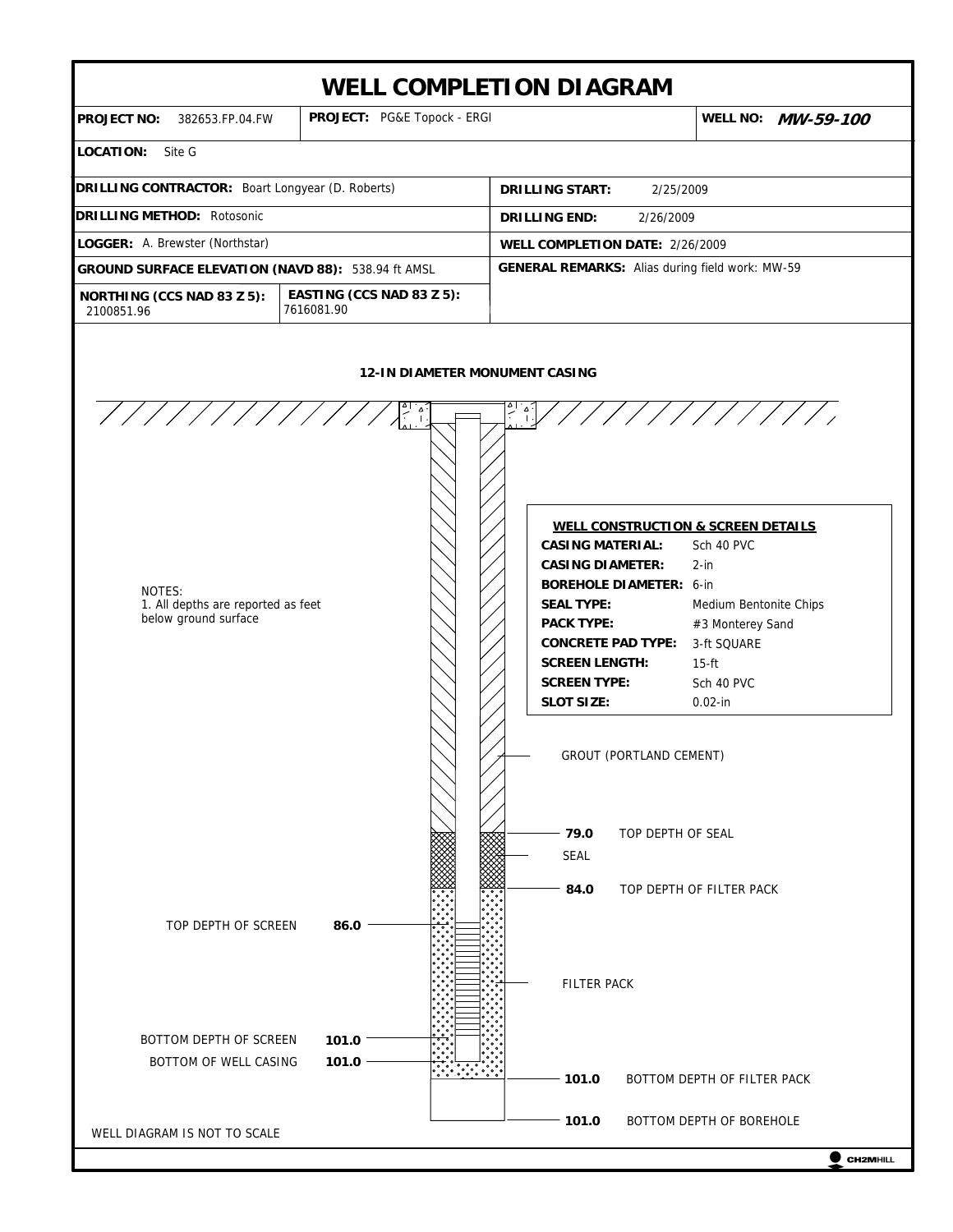

**BORING NUMBER:**

**SHEET 1 OF 6**

## **SOIL BORING LOG**

#### PROJECT : PG&E Topock - ERGI

ELEVATION : 538.9 ft

#### LOCATION : Site G (2100852.0 N, 7616081.9 E)

#### DRILLING CONTRACTOR : Boart Longyear (D. Roberts)

| DRILLING EQUIPMENT AND METHOD: Track-mounted Rig, Rotosonic drill head and tools |  |
|----------------------------------------------------------------------------------|--|
|                                                                                  |  |

ORIENTATION : Vertical

|                 |                                 |               | WATER LEVELS : Approx. 84 ft BGS |                            | START: 2/25/2009                                                                                                               | END: 2/26/2009 |              | LOGGER: A. Brewster (Northstar)                                    |
|-----------------|---------------------------------|---------------|----------------------------------|----------------------------|--------------------------------------------------------------------------------------------------------------------------------|----------------|--------------|--------------------------------------------------------------------|
|                 | DEPTH BELOW EXISTING GRADE (ft) |               |                                  |                            | SOIL DESCRIPTION                                                                                                               |                |              | <b>COMMENTS</b>                                                    |
|                 | INTERVAL (ft)                   |               |                                  |                            |                                                                                                                                |                |              |                                                                    |
|                 |                                 |               |                                  | USCS<br>CODE/<br>LITHOLOGY |                                                                                                                                |                | SYMBOLIC LOG |                                                                    |
|                 |                                 | RECOVERY (in) |                                  |                            | SOIL NAME, USCS GROUP SYMBOL, COLOR,<br>MOISTURE CONTENT, RELATIVE DENSITY OR                                                  |                |              | DEPTH OF CASING, DRILLING RATE,<br>DRILLING FLUID LOSS, TESTS, AND |
|                 |                                 |               |                                  |                            | CONSISTENCY, SOIL STRUCTURE, MINERALOGY                                                                                        |                |              | <b>INSTRUMENTATION</b>                                             |
|                 |                                 |               | LAB<br>SAMPLE                    |                            |                                                                                                                                |                |              |                                                                    |
|                 |                                 |               |                                  |                            |                                                                                                                                |                |              | Target depth of boring is 15 feet past static                      |
|                 |                                 |               |                                  |                            | Silty Sand (SM)<br>0-82.0' - brown, (10YR 4/3), dry, loose, 10% gravel,<br>75% sand, 15% fines, angular to subangular, poor to |                |              | water level.                                                       |
|                 |                                 |               |                                  |                            | moderate grading, matrix supported, max clast size =                                                                           |                |              |                                                                    |
|                 |                                 | COMPLETE-     |                                  |                            | 80 mm.                                                                                                                         |                |              |                                                                    |
|                 |                                 |               |                                  |                            |                                                                                                                                |                |              |                                                                    |
|                 |                                 |               |                                  |                            |                                                                                                                                |                |              |                                                                    |
|                 |                                 |               |                                  |                            |                                                                                                                                |                |              |                                                                    |
|                 |                                 |               |                                  |                            |                                                                                                                                |                |              |                                                                    |
|                 |                                 |               |                                  |                            |                                                                                                                                |                |              |                                                                    |
|                 |                                 |               |                                  |                            | 3.5-18.5' - yellowish brown, (10YR 5/4)                                                                                        |                |              |                                                                    |
|                 |                                 |               |                                  |                            |                                                                                                                                |                |              |                                                                    |
|                 |                                 |               |                                  |                            |                                                                                                                                |                |              |                                                                    |
| $5\phantom{.0}$ |                                 |               |                                  |                            |                                                                                                                                |                |              |                                                                    |
|                 |                                 |               |                                  |                            |                                                                                                                                |                |              |                                                                    |
|                 |                                 |               |                                  |                            |                                                                                                                                |                |              |                                                                    |
|                 |                                 |               |                                  |                            |                                                                                                                                |                |              |                                                                    |
|                 |                                 |               |                                  |                            |                                                                                                                                |                |              |                                                                    |
|                 |                                 |               |                                  |                            |                                                                                                                                |                |              |                                                                    |
|                 |                                 |               |                                  |                            |                                                                                                                                |                |              |                                                                    |
|                 |                                 |               |                                  |                            |                                                                                                                                |                |              |                                                                    |
|                 |                                 |               |                                  |                            |                                                                                                                                |                |              |                                                                    |
|                 |                                 |               |                                  |                            |                                                                                                                                |                |              |                                                                    |
|                 |                                 |               |                                  |                            |                                                                                                                                |                |              |                                                                    |
|                 |                                 |               |                                  |                            |                                                                                                                                |                |              |                                                                    |
| 10              |                                 |               |                                  | SM                         |                                                                                                                                |                |              |                                                                    |
|                 |                                 |               |                                  |                            |                                                                                                                                |                |              |                                                                    |
|                 |                                 |               |                                  |                            |                                                                                                                                |                |              |                                                                    |
|                 |                                 |               |                                  |                            |                                                                                                                                |                |              |                                                                    |
|                 |                                 |               |                                  |                            |                                                                                                                                |                |              |                                                                    |
|                 |                                 |               |                                  |                            |                                                                                                                                |                |              |                                                                    |
|                 |                                 |               |                                  |                            |                                                                                                                                |                |              |                                                                    |
|                 |                                 |               |                                  |                            |                                                                                                                                |                |              |                                                                    |
|                 |                                 |               |                                  |                            |                                                                                                                                |                |              |                                                                    |
|                 |                                 |               |                                  |                            |                                                                                                                                |                |              |                                                                    |
|                 |                                 |               |                                  |                            |                                                                                                                                |                |              |                                                                    |
|                 |                                 |               |                                  |                            |                                                                                                                                |                |              |                                                                    |
|                 |                                 |               |                                  |                            |                                                                                                                                |                |              |                                                                    |
| 15              |                                 |               |                                  |                            |                                                                                                                                |                |              |                                                                    |
|                 |                                 |               |                                  |                            |                                                                                                                                |                |              |                                                                    |
|                 |                                 |               |                                  |                            |                                                                                                                                |                |              |                                                                    |
|                 |                                 |               |                                  |                            |                                                                                                                                |                |              |                                                                    |
|                 |                                 |               |                                  |                            |                                                                                                                                |                |              |                                                                    |
|                 |                                 |               |                                  |                            |                                                                                                                                |                |              |                                                                    |
|                 |                                 |               |                                  |                            |                                                                                                                                |                |              |                                                                    |
|                 |                                 |               |                                  |                            |                                                                                                                                |                |              |                                                                    |
|                 |                                 |               |                                  |                            |                                                                                                                                |                |              |                                                                    |
|                 |                                 |               |                                  |                            | 18.5-71.0' brown, (10YR 4/3)                                                                                                   |                |              |                                                                    |
|                 |                                 |               |                                  |                            |                                                                                                                                |                |              |                                                                    |
|                 |                                 |               |                                  |                            |                                                                                                                                |                |              |                                                                    |
| 20              |                                 |               |                                  |                            |                                                                                                                                |                |              |                                                                    |
|                 |                                 |               |                                  |                            |                                                                                                                                |                |              |                                                                    |
|                 |                                 |               |                                  |                            |                                                                                                                                |                |              |                                                                    |
|                 |                                 |               |                                  |                            |                                                                                                                                |                |              |                                                                    |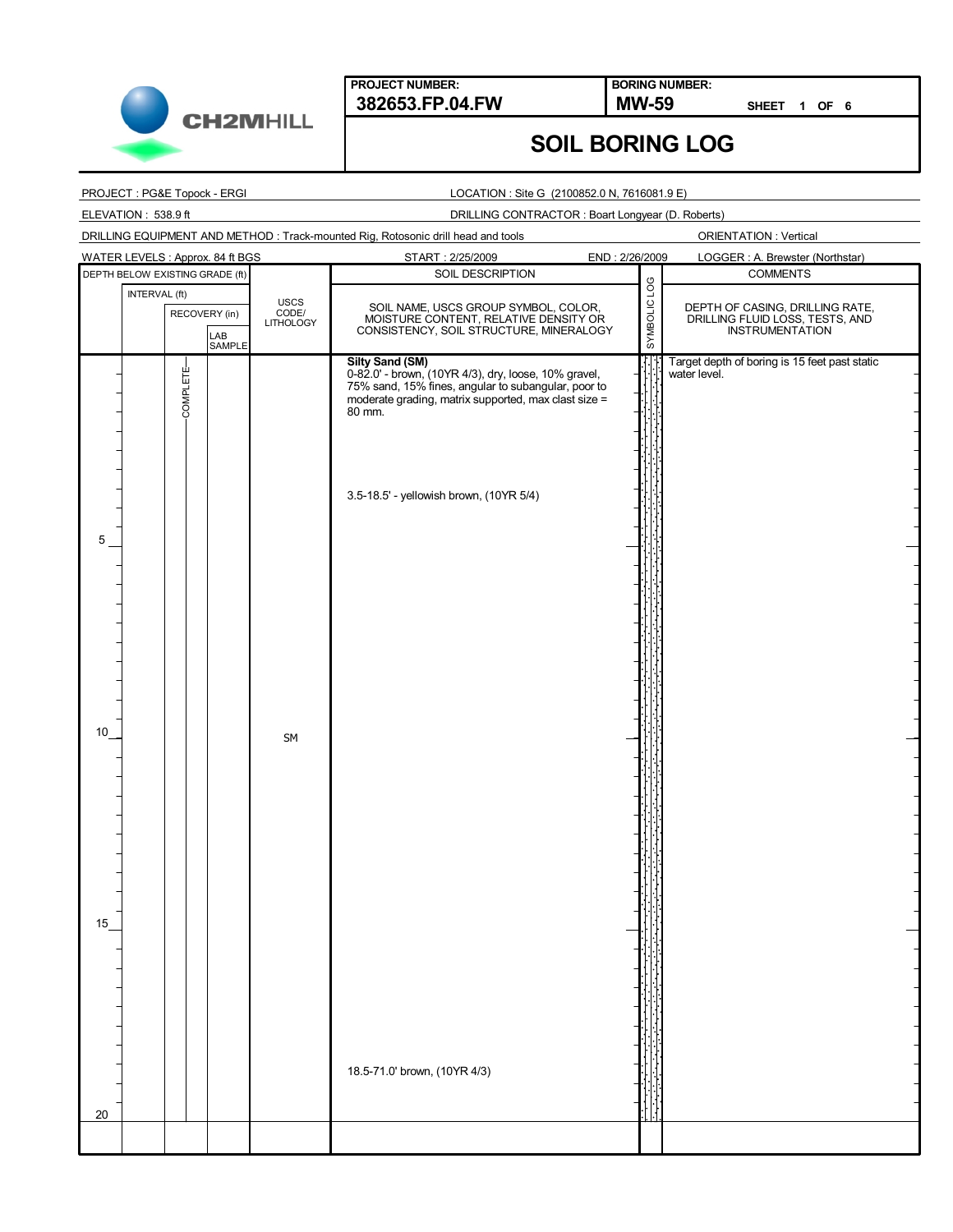

**BORING NUMBER:**

**SHEET 2 OF 6**

## **SOIL BORING LOG**

| PROJECT : PG&E Topock - ERGI                           |                            | LOCATION : Site G (2100852.0 N, 7616081.9 E)                                                                                                                                                                         |                                                                                              |
|--------------------------------------------------------|----------------------------|----------------------------------------------------------------------------------------------------------------------------------------------------------------------------------------------------------------------|----------------------------------------------------------------------------------------------|
| ELEVATION: 538.9 ft                                    |                            | DRILLING CONTRACTOR: Boart Longyear (D. Roberts)                                                                                                                                                                     |                                                                                              |
|                                                        |                            | DRILLING EQUIPMENT AND METHOD: Track-mounted Rig, Rotosonic drill head and tools                                                                                                                                     | <b>ORIENTATION: Vertical</b>                                                                 |
| WATER LEVELS : Approx. 84 ft BGS                       |                            | START: 2/25/2009<br>END: 2/26/2009                                                                                                                                                                                   | LOGGER: A. Brewster (Northstar)                                                              |
| DEPTH BELOW EXISTING GRADE (ft)                        |                            | SOIL DESCRIPTION                                                                                                                                                                                                     | <b>COMMENTS</b>                                                                              |
| INTERVAL (ft)<br>RECOVERY (in)<br>LAB<br><b>SAMPLE</b> | USCS<br>CODE/<br>LITHOLOGY | SAMBOLIC FOG<br>SOIL NAME, USCS GROUP SYMBOL, COLOR,<br>MOISTURE CONTENT, RELATIVE DENSITY OR<br>CONSISTENCY, SOIL STRUCTURE, MINERALOGY                                                                             | DEPTH OF CASING, DRILLING RATE,<br>DRILLING FLUID LOSS, TESTS, AND<br><b>INSTRUMENTATION</b> |
| COMPLETE-<br>25<br>30<br>35<br>40                      | SM                         | <b>Silty Sand (SM)</b><br>0-82.0' - brown from 18.5', (10YR 4/3), dry, loose, 10%<br>gravel, 75% sand, 15% fines, angular to subangular,<br>poor to moderate grading, matrix supported, max clast<br>$size = 80$ mm. |                                                                                              |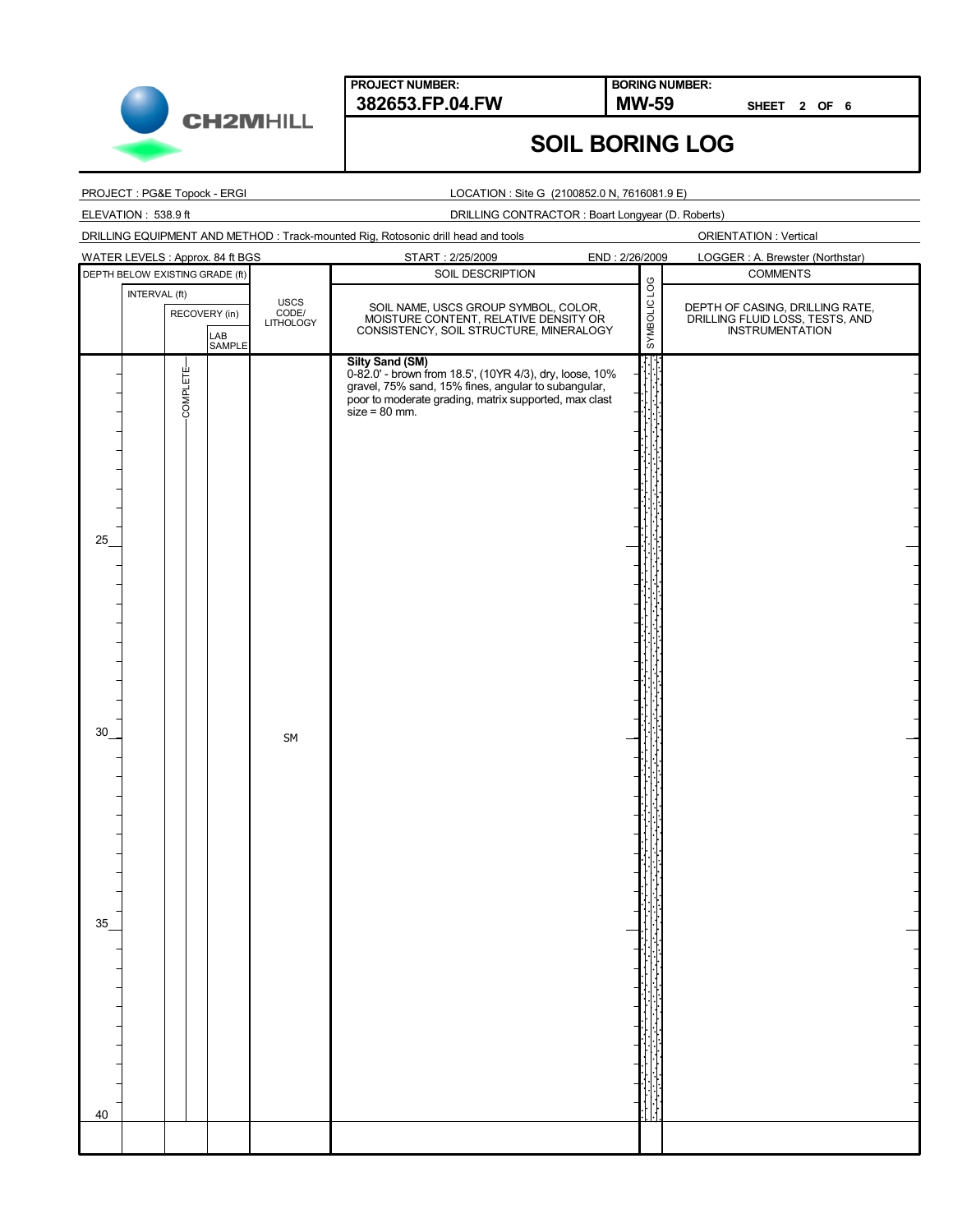

**BORING NUMBER:**

**MW-59** SHEET 3 OF 6

## **SOIL BORING LOG**

#### PROJECT : PG&E Topock - ERGI

ELEVATION : 538.9 ft

#### LOCATION : Site G (2100852.0 N, 7616081.9 E)

#### DRILLING CONTRACTOR : Boart Longyear (D. Roberts)

|                                                                                  | <b>PINLETTO OUTTIV</b> |
|----------------------------------------------------------------------------------|------------------------|
|                                                                                  |                        |
| DRILLING EQUIPMENT AND METHOD: Track-mounted Rig, Rotosonic drill head and tools |                        |
|                                                                                  |                        |

ORIENTATION : Vertical

| WATER LEVELS : Approx. 84 ft BGS |               |           |                                |                            | START: 2/25/2009                                                                                                                                                                                              | END: 2/26/2009 | LOGGER : A. Brewster (Northstar)                                                      |
|----------------------------------|---------------|-----------|--------------------------------|----------------------------|---------------------------------------------------------------------------------------------------------------------------------------------------------------------------------------------------------------|----------------|---------------------------------------------------------------------------------------|
| DEPTH BELOW EXISTING GRADE (ft)  |               |           |                                |                            | SOIL DESCRIPTION                                                                                                                                                                                              |                | <b>COMMENTS</b>                                                                       |
|                                  | INTERVAL (ft) |           |                                |                            |                                                                                                                                                                                                               |                |                                                                                       |
|                                  |               |           | RECOVERY (in)<br>LAB<br>SAMPLE | USCS<br>CODE/<br>LITHOLOGY | SOIL NAME, USCS GROUP SYMBOL, COLOR,<br>MOISTURE CONTENT, RELATIVE DENSITY OR<br>CONSISTENCY, SOIL STRUCTURE, MINERALOGY                                                                                      | SYMBOLIC LOG   | DEPTH OF CASING, DRILLING RATE,<br>DRILLING FLUID LOSS, TESTS, AND<br>INSTRUMENTATION |
| 45                               |               | COMPLETE- |                                |                            | Silty Sand (SM)<br>0-82.0' - brown from 18.5', (10YR 4/3), dry, loose, 10%<br>gravel, 75% sand, 15% fines, angular to subangular,<br>poor to moderate grading, matrix supported, max clast<br>$size = 80$ mm. |                |                                                                                       |
| 50                               |               |           |                                | ${\sf SM}$                 |                                                                                                                                                                                                               |                |                                                                                       |
| 55<br>60                         |               |           |                                |                            |                                                                                                                                                                                                               |                |                                                                                       |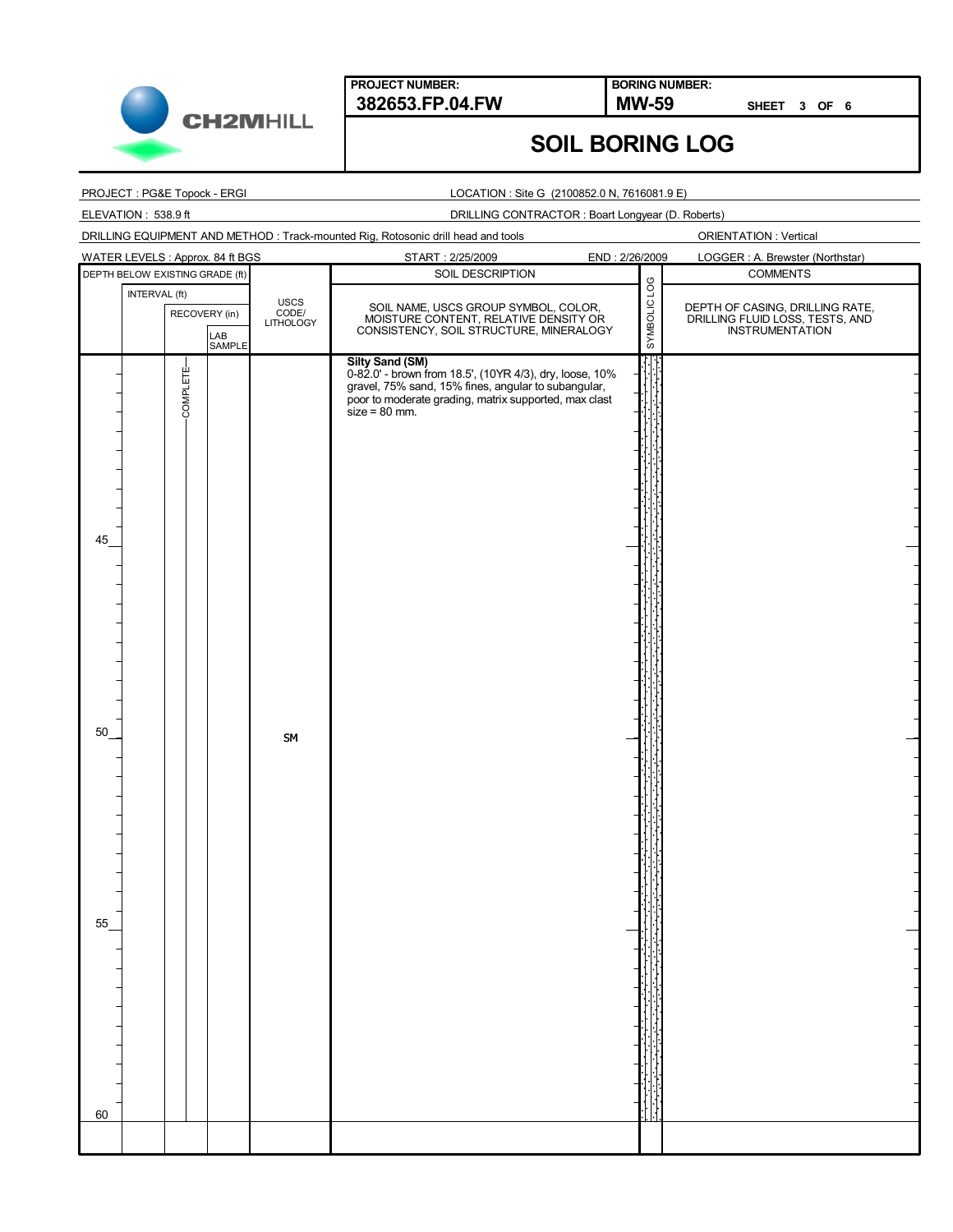

80

**PROJECT NUMBER: 382653.FP.04.FW MW-59**

**BORING NUMBER:**

**SHEET 4 OF 6**

# **SOIL BORING LOG**

| PROJECT : PG&E Topock - ERGI                                                      | LOCATION : Site G (2100852.0 N, 7616081.9 E)                                                                                                                                                                                                          |                                                                                              |  |  |  |
|-----------------------------------------------------------------------------------|-------------------------------------------------------------------------------------------------------------------------------------------------------------------------------------------------------------------------------------------------------|----------------------------------------------------------------------------------------------|--|--|--|
| ELEVATION: 538.9 ft                                                               |                                                                                                                                                                                                                                                       | DRILLING CONTRACTOR: Boart Longyear (D. Roberts)                                             |  |  |  |
| DRILLING EQUIPMENT AND METHOD : Track-mounted Rig, Rotosonic drill head and tools |                                                                                                                                                                                                                                                       | <b>ORIENTATION: Vertical</b>                                                                 |  |  |  |
| WATER LEVELS: Approx. 84 ft BGS                                                   | END: 2/26/2009<br>START: 2/25/2009                                                                                                                                                                                                                    | LOGGER: A. Brewster (Northstar)                                                              |  |  |  |
| DEPTH BELOW EXISTING GRADE (ft)                                                   | SOIL DESCRIPTION                                                                                                                                                                                                                                      | <b>COMMENTS</b>                                                                              |  |  |  |
| INTERVAL (ft)<br><b>USCS</b><br>CODE/<br>LITHOLOGY<br>RECOVERY (in)<br>LAB        | SYMBOLIC LOG<br>SOIL NAME, USCS GROUP SYMBOL, COLOR,<br>MOISTURE CONTENT, RELATIVE DENSITY OR<br>CONSISTENCY, SOIL STRUCTURE, MINERALOGY                                                                                                              | DEPTH OF CASING, DRILLING RATE,<br>DRILLING FLUID LOSS, TESTS, AND<br><b>INSTRUMENTATION</b> |  |  |  |
| SAMPLE<br>COMPLETE-<br>65<br>70<br><b>SM</b><br>75                                | <b>Silty Sand (SM)</b><br>0-82.0' - brown from 18.5', (10YR 4/3), dry, loose, 10%<br>gravel, 75% sand, 15% fines, angular to subangular,<br>poor to moderate grading, matrix supported, max clast<br>$size = 80$ mm.<br>71.0-82.0' brown, (7.5YR 4/3) |                                                                                              |  |  |  |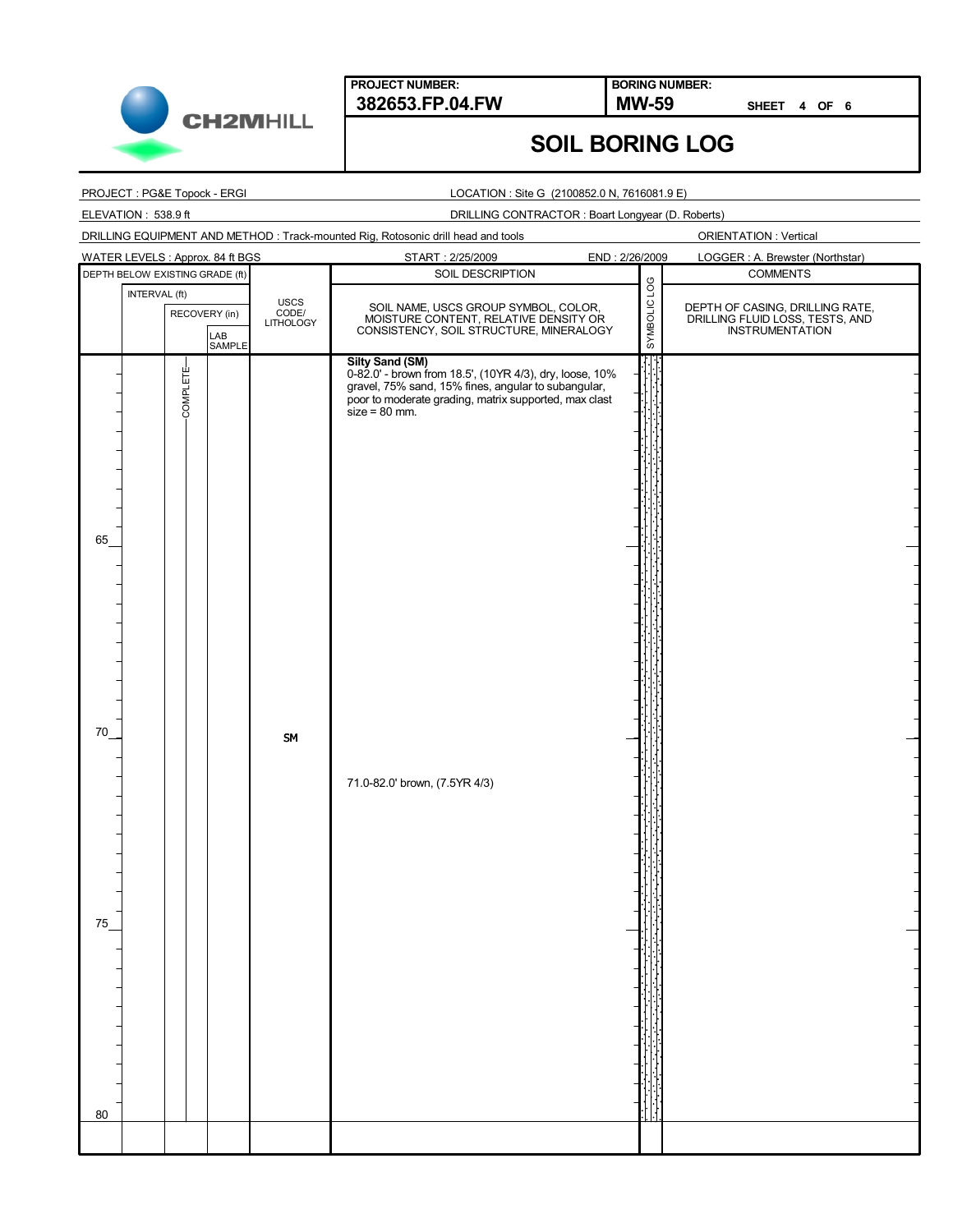

**BORING NUMBER:**

**SHEET 5 OF 6**

## **SOIL BORING LOG**

#### PROJECT : PG&E Topock - ERGI

#### LOCATION : Site G (2100852.0 N, 7616081.9 E)

### ELEVATION : 538.9 ft DRILLING CONTRACTOR : Boart Longyear (D. Roberts) DRILLING EQUIPMENT AND METHOD : Track-mounted Rig, Rotosonic drill head and tools ORIENTATION : Vertical WATER LEVELS : Approx. 84 ft BGS START : 2/25/2009 END : 2/26/2009 LOGGER : A. Brewster (Northstar) SOIL DESCRIPTION DEPTH BELOW EXISTING GRADE (ft) SOIL DESCRIPTION SOIL DESCRIPTION INTERVAL (ft) **USCS SYMBOLIC** SOIL NAME, USCS GROUP SYMBOL, COLOR DEPTH OF CASING, DRILLING RATE, RECOVERY (in) CODE/ MOISTURE CONTENT, RELATIVE DENSITY OR **LITHOLOGY** DRILLING FLUID LOSS, TESTS, AND INSTRUMENTATION CONSISTENCY, SOIL STRUCTURE, MINERALOGY LAB SAMPLE **Silty Sand (SM)** COMPLETE-0-82.0' - brown from 71.0', (7.5YR 4/3), dry, loose, 10% COMPLETEgravel, 75% sand, 15% fines, angular to subangular, SM poor to moderate grading, matrix supported, max clast  $size = 80$  mm. **Poorly Graded Sand With Gravel (SP)** 82.0-101.0' - dark brown, (10YR 3/3), dry, loose to medium dense, 40% gravel, 60% sand, 0% fines, subangular to subrounded, poorly graded, matrix supported, max clast size = 50 mm. 83.0' - moist 84.0' - saturated 85 90 SP 95 95.0' - very dark greyish brown (10YR 3/3) 97.5' - a mixture of very dark greyish brown, (10YR 3/2), and dark reddish brown, (5YR 3/4) 100